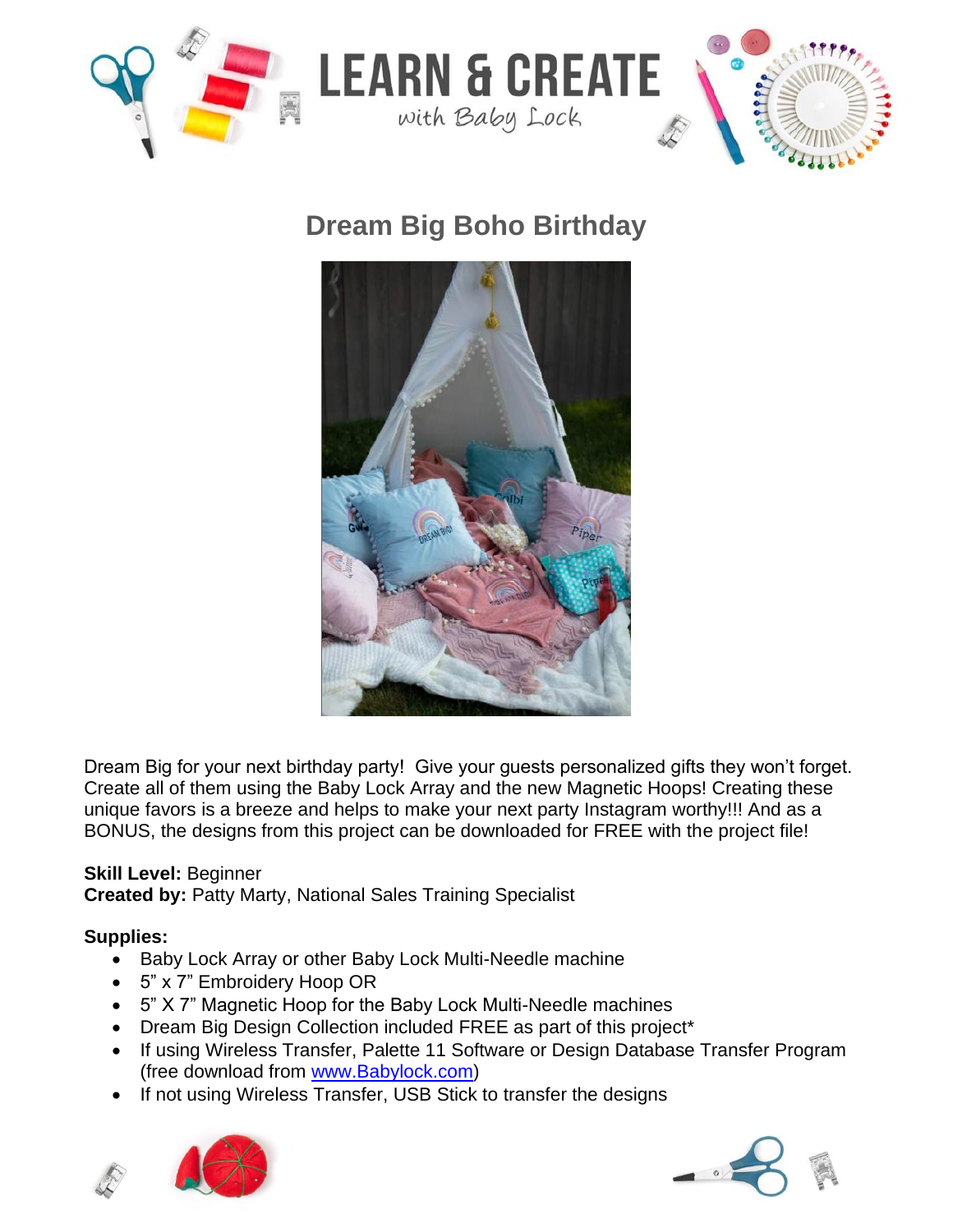- Blank Pillow Covers
- Blank Blankets
- Blank Canvas Buckets
- Decorative embroidery thread to coordinate
- Baby Lock Stabilizer, Tear-Away Firm
- Baby Lock Hydro-Melt Topping
- Mettler Web Bond spray or other adhesive spray
- Fabric Marking Pen or Frixion Pen
- Pins

**\*The Free Embroidery Designs:** These designs are provided as .pes files to be used with Baby Lock embroidery machines. You may use them on whatever projects you like and sell the finished item(s). You may not sell the embroidery design files.

#### **Instructions:**

#### **Hooping your pillow:**

- 1. The Magnetic Frames for the Baby Lock Multi-Needle simplify hooping for projects like the pillow, bucket, and blanket. The hoop can be left on the machine and then, simply slide the projects onto the machine.
- 2. First, cut your stabilizer a little larger than your hoop of choice
- 3. Lightly spray your stabilizer with the adhesive spray of choice.
- 4. With marking pen or pins, measure and mark the center of the pillow form.
- 5. Attach the F Frame Holder to the Array and insert the 5" X 7" magnetic hoop.
- 6. If not using the Magnetic Hoop, attach the Frame Holder A and hoop the Tear Away Stabilizer, pillow and Hydro Melt topping.
- 7. Place on the machine.



#### **Creating your Embroidery:**

- 1. Download the Dream Big Design Collection. Place designs onto a USB or Wirelessly Transfer to the Machine using the Palette 11 software or the FREE Design Database Transfer Program.
- 2. From the Home screen of the Array, select the Boho Rainbow design (4x4 and 5x7 designs are included in the design collection)
- 3. Touch Set.



5. Choose from one of the 50 built-in Fonts (13 new).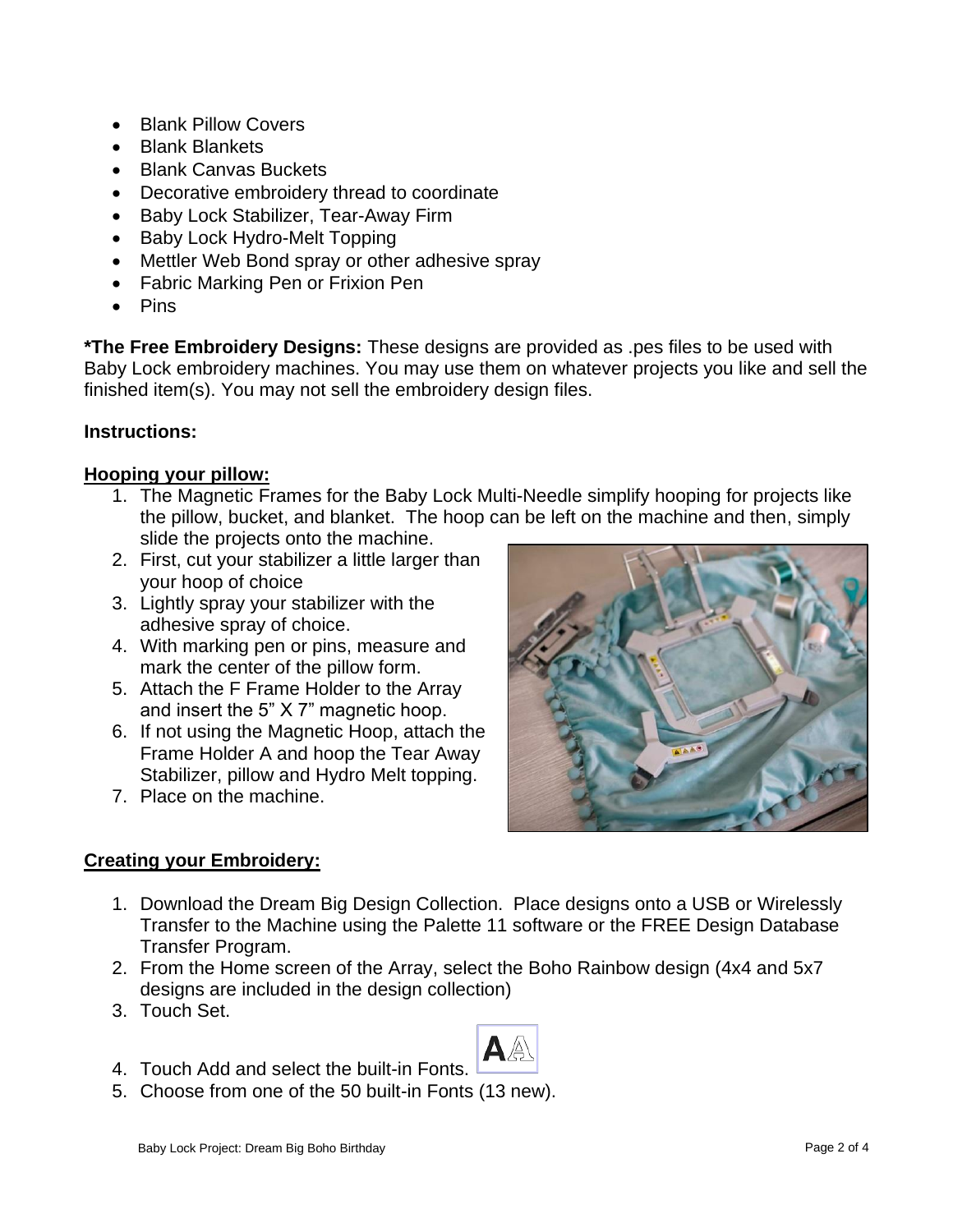- 6. Type the name for your project. Touch Set.
- 7. On the Edit page, layout the design as desired. If needed, resize the design appropriately for the pillow.
- Edit End 8. Touch Edit End.
- 9. Rotate the Design so it will stitch in the correct orientation for the pillow blank.
- 10.Ensure the Crosshair Laser is turned on.

#### **Placing the Design and Completing Hooping.**

- 11.Place the stabilizer inside the magnetic frame.
- 12.With the pillow blank, it is ideal if your pillow has a zipper opening. Unzip the pillow cover and remove any pillow insert. Insert the stabilizer and center your pillow in the hoop. Embroidering pillows on the Array is very easy using the free arm.
- 13.Slide on the pillow back and position it along with the stabilizer.
- 14.Use the Needle Crosshair to align the design on the

marked center of the pillow.

- 15.Once aligned, remove any pins and slide a piece of Hydro Melt Topping on top of the pillow.
- 16.Secure the hooping by re-attaching the magnets.
- 17.Check to make sure any excess pillow fabric is clear of the hoop and needle area.
- **Embroidery** 18.Once placed, touch Embroidery.
- 19.Assign the colors in your preferred method. The Array uses either Color Memory or Manual Color Sequence.
- 20.After colors are assigned, thread or re-thread the Array with the coordinating threads for the design.
- 21.When ready to stitch, Unlock the Array to begin stitching.







Rotate

**Set**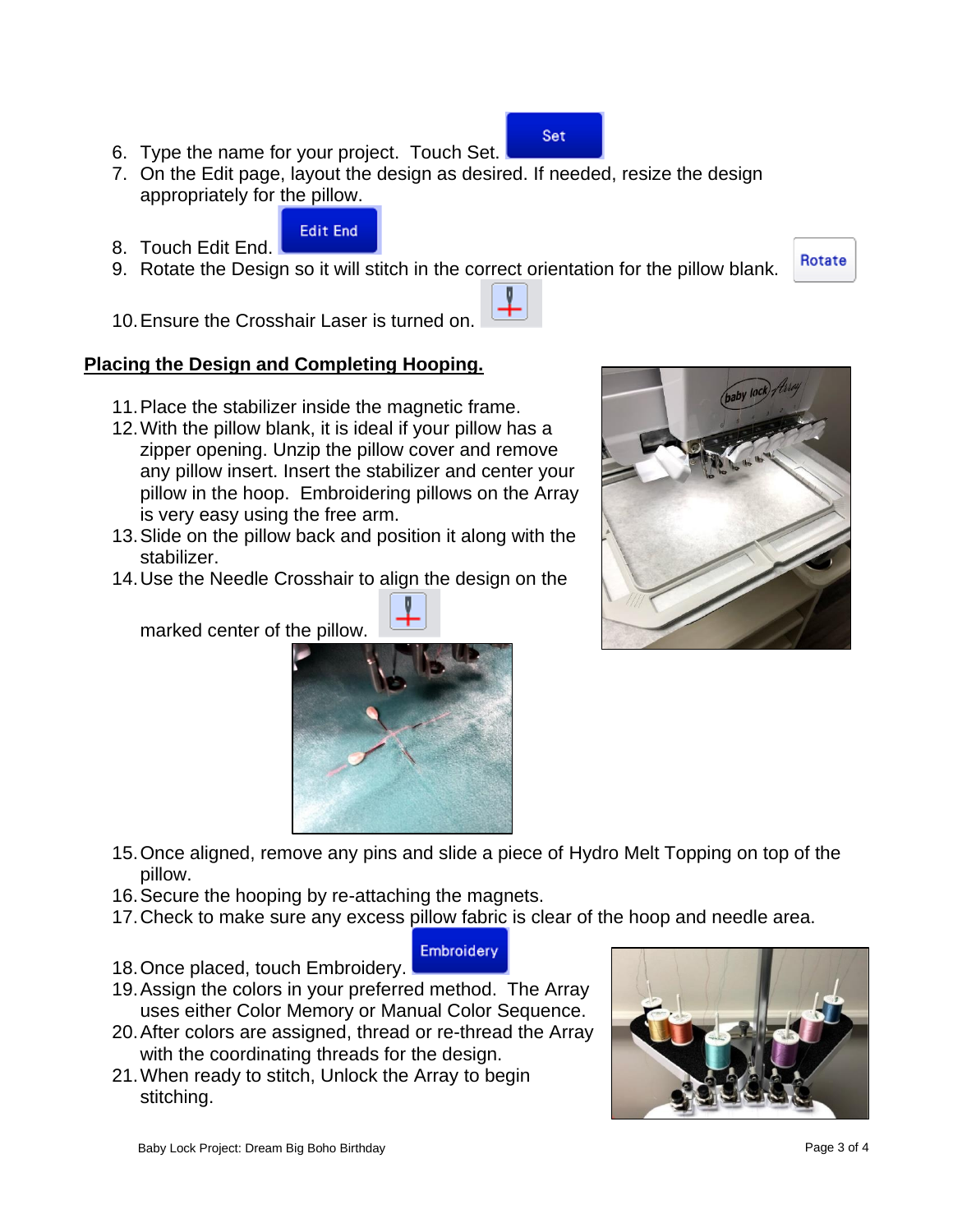22.Stitch out the design.

23.Use the IQ Intuition Monitoring App to monitor the embroidery progress.

24.When complete, simply remove the magnets of the frame to slide the pillow cover off.



25.Edit the design for the next guest's name and repeat the hooping process for the new blank.



**More Projects:**

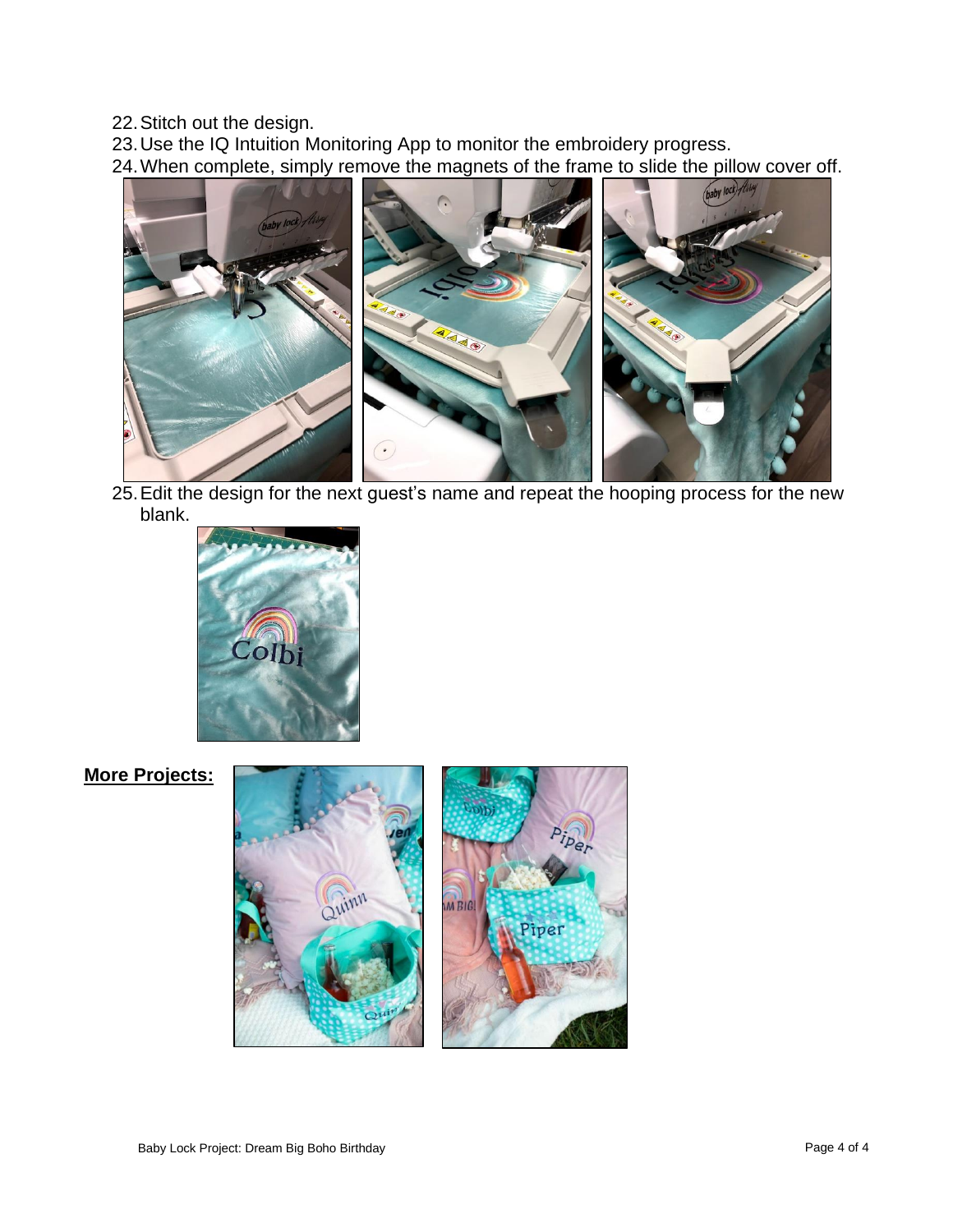

Other great ideas for birthday party gifts are to embroider on fabric buckets to give goodies and treats to your guests. Or another other type of blanks like soft, fluffy blankets in addition to the pillow covers. All great ideas for those sleepover birthday parties!!